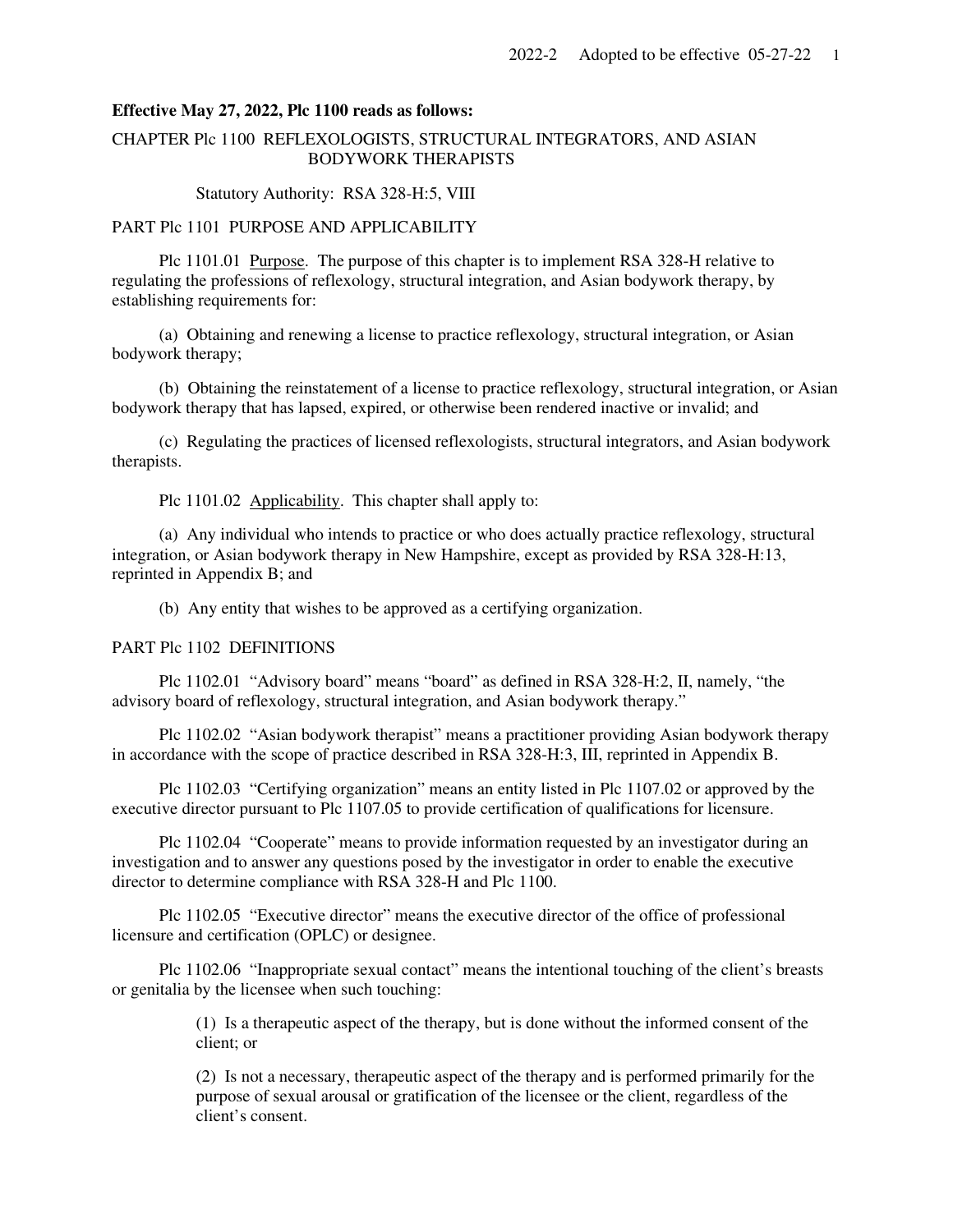Plc 1102.07 "Investigator" means an individual authorized by the executive director to conduct an investigation into allegations of potential violations by a practitioner of applicable provisions in RSA 328-H or Plc 1100, or both.

 Plc 1102.08 "Licensee" means "licensee" as defined in RSA 328-H:2, V, namely, "a person to whom a license has been issued pursuant to [RSA 328-H]".

 Plc 1102.09 "Offense" means an act or acts of inappropriate sexual contact occurring during the course of a single therapy session.

 Plc 1102.10 "Practice" means "practice" as defined in RSA 328-H:2, VI, namely, "the application of a system of structured touch therapies which includes reflexology, structural integration, or Asian bodywork therapy."

 Plc 1102.11 "Practitioner" means "practitioner" as defined in RSA 328-H:2, VII, namely, "a person who practices touch therapies for compensation and holds a current certification from an entity approved by the executive director as a reflexologist, structural integrator, or Asian bodywork therapist."

 Plc 1102.12 "Reflexologist" means a practitioner providing reflexology in accordance with the scope of practice described in RSA 328-H:3, I, reprinted in Appendix B.

 Plc 1102.13 "Structural integrator" means a practitioner providing structural integration in accordance with the scope of practice described in RSA 328-H:3, II, reprinted in Appendix B.

 Plc 1102.14 "Working day" means any Monday through Friday, excluding days on which state offices are closed in observation of holidays.

#### PART Plc 1103 ADVISORY BOARD

Plc 1103.01 Appointment of Advisory Board Members.

 (a) As required by RSA 328-H:6, the executive director shall appoint 3 practitioners to represent each field regulated under RSA 328-H on the advisory board.

(b) Each of the practitioners appointed to the advisory board shall:

(1) Have been certified by the appropriate certifying organization for at least 2 years preceding the appointment;

(2) Be currently licensed in New Hampshire when appointed and for the duration of the term; and

(3) As required by RSA 328-H:6, V, have been a resident of New Hampshire for at least one year immediately preceding appointment to the advisory board.

 (c) After the initial appointments to create staggered terms, and as provided in RSA 328-H:6, each advisory board member shall:

(1) Be appointed to serve a 3-year term; and

(2) Serve for not more than 2 full consecutive terms.

Plc 1103.02 Meetings of Advisory Board.

(a) The advisory board shall meet at the call of the executive director.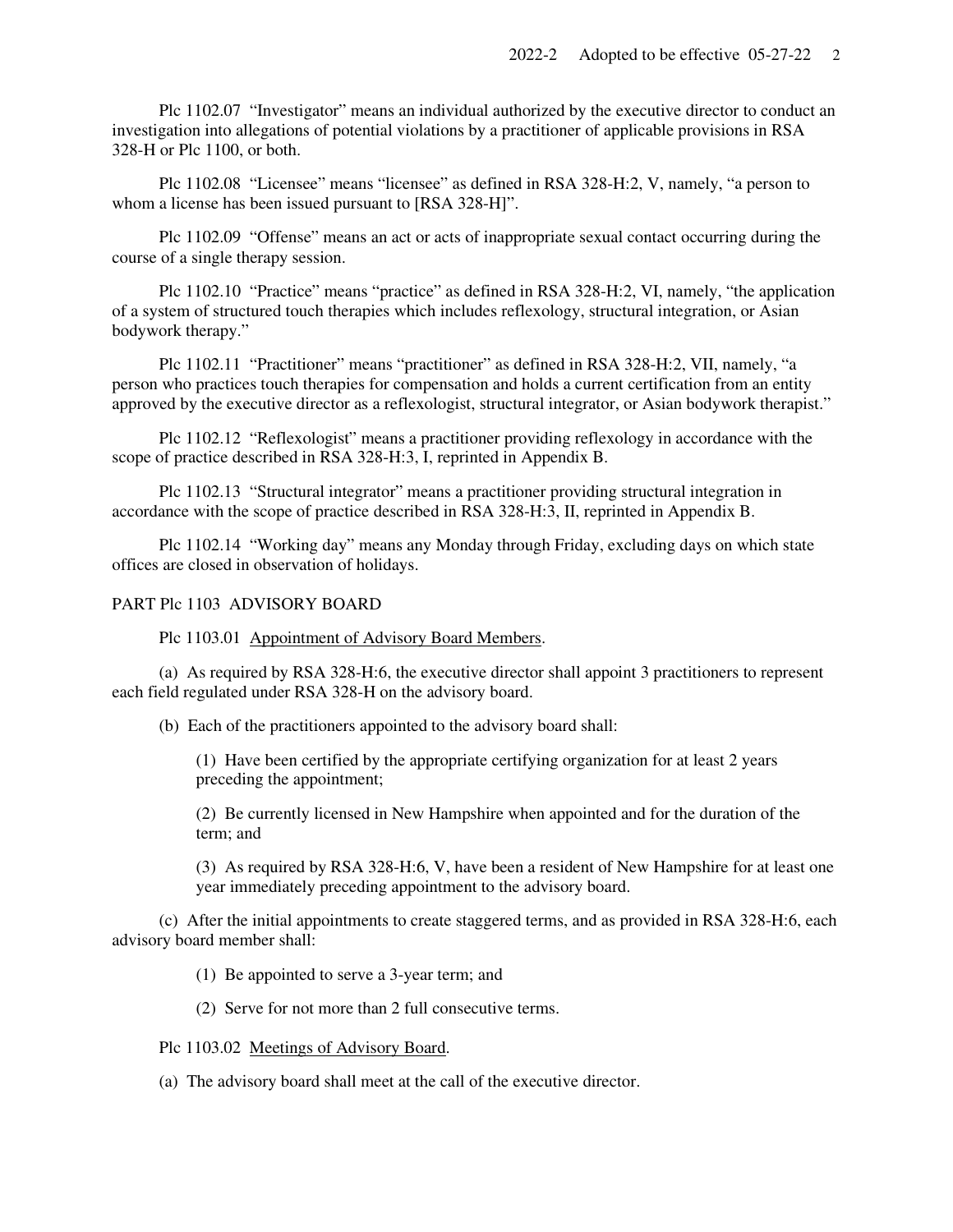(b) Meetings of the advisory board shall be held at the OPLC's offices in Concord, NH, or in such location as the executive director determines will be most convenient for the largest number of anticipated attendees.

(c) Notice of meetings shall be provided as required by RSA 91-A.

(d) Records of the advisory board shall be kept by the executive director as required by RSA 91-A.

 Plc 1103.03 Responsibilities of Advisory Board. The advisory board shall have the responsibilities specified in RSA 328-H:6.

#### PART Plc 1104 INITIAL LICENSURE

Plc 1104.01 Initial License Application Submission.

 (a) Any individual who is 18 years or older on the date of application, as required by RSA 328- H:8, I(a), who wishes to engage in the practice of reflexology, structural integration, or Asian bodywork therapy who is not already licensed in New Hampshire shall file an application for an initial practitioner license in accordance with this section.

 (b) Each applicant for initial licensure shall submit an "Application for State of New Hampshire License to Practice Reflexology, Structural Integration, or Asian Bodywork Therapy" form, revised April 2022, that contains the following:

> (1) Whether the applicant is applying for a license to practice reflexology, structural integration, or Asian bodywork therapy;

(2) The applicant's first name, middle name, and last name;

(3) The applicant's date of birth, including the month, day, and year;

(4) The applicant's social security number as required by RSA 161-B:11, VI-a and 42 U.S.C.  $666(a)(13);$ 

(5) The applicant's home mailing address;

(6) The applicant's daytime telephone number including area code;

(7) The applicant's personal email address;

(8) The name of each jurisdiction where the applicant holds or held any professional license or certificate, whether to practice reflexology, structural integration, or Asian bodywork therapy or any other related or unrelated profession, and for each, the following:

a. The profession in which the applicant is or was licensed;

b. The number of years the applicant was licensed; and

c. The status of the license or certificate, including whether a license or certificate was denied or is active, suspended, or revoked;

(9) The name, location, telephone number including area code, website URL if any, and email address if any of the business at which the applicant works or intends to work, if known;

(10) A yes or no answer to whether the applicant has been convicted of any crime involving violence inflicted on a person or threatened against a person, or any sexually-related crime, in accordance with RSA 328-H:8, I(d); and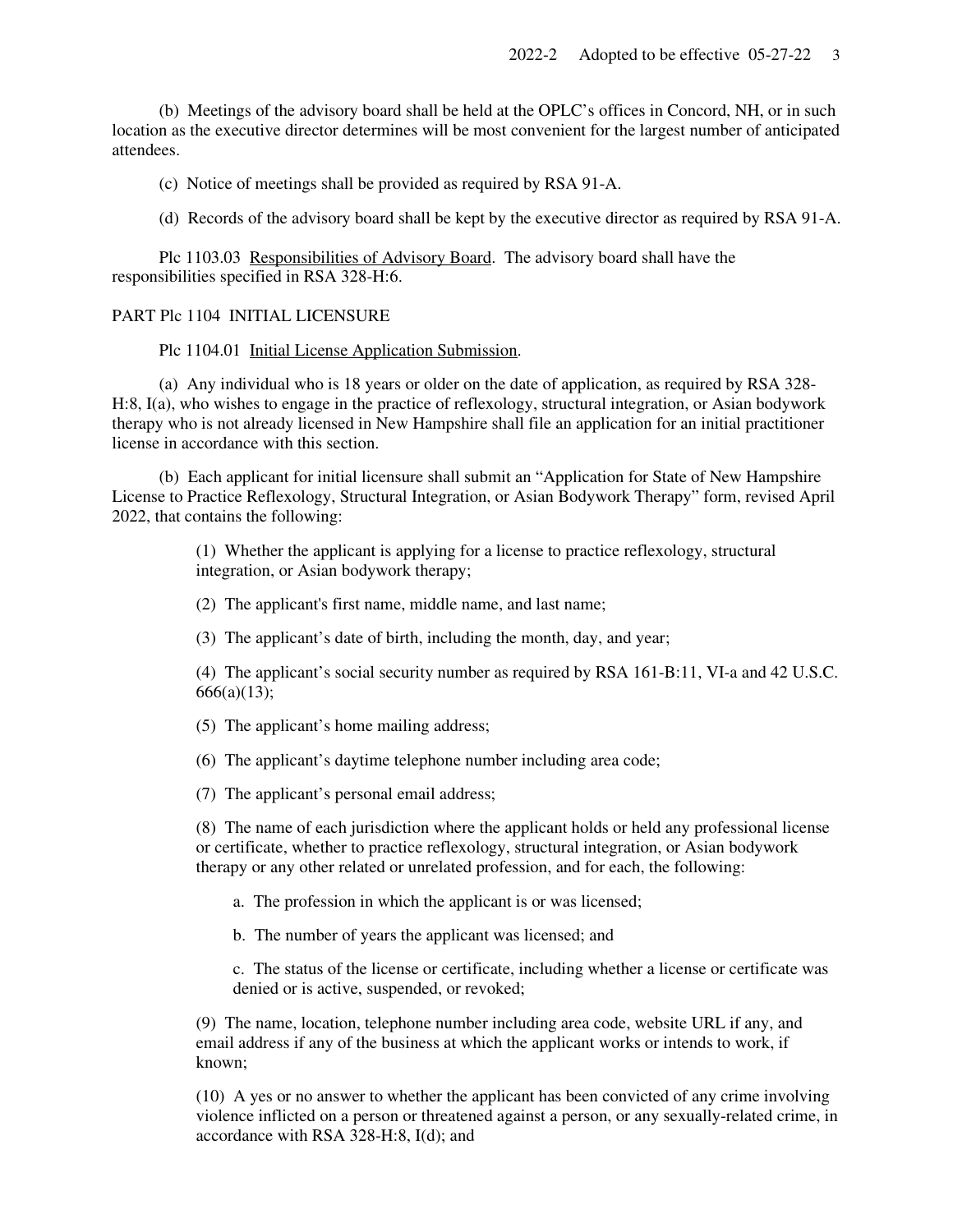(11) The applicant's dated signature under the following pre-printed statement, provided that when the application becomes available on-line, the act of submitting the application shall constitute the applicant's signature and the date of submission shall be the date:

"By my signature I attest full compliance with RSA 328-H and all corresponding New Hampshire rules and that the information and documentation provided are true, complete, and not misleading to the best of my knowledge and belief. I understand that knowingly providing false or misleading information may be grounds for denial, suspension, or revocation of a license."

 (c) Each applicant for initial licensure shall provide the following additional documents and payments with his or her application:

> (1) Documentation of current certification by the applicant's respective certifying organization, as listed in Plc 1107.02;

(2) If the applicant has been denied any professional license or if the applicant holds or held a professional license that was suspended or revoked, or for which any disciplinary action was taken by the applicable regulatory authority, a written explanation detailing the circumstances surrounding each such action that includes the profession, date of action, reason(s) for action, and any other information the applicant believes is relevant;

(3) If the applicant answers "yes" to the question regarding specified criminal convictions, a written explanation detailing the circumstances surrounding each such conviction that includes the date and jurisdiction of the conviction and any other information the applicant believes is relevant; and

(4) The application processing fee required by Plc 1002.

 (d) The application, together with the additional documents and payment required by (c), above, shall be submitted to the executive director.

 (e) If the application is denied in accordance with Plc 1104.02(e), the application processing fee shall not be refunded to the applicant.

Plc 1104.02 Processing of Applications for Initial Licensure.

 (a) Within 30 days of receipt of an application for initial licensure submitted pursuant to Plc 1104.01, the executive director shall review the application and either accept the application as being complete or notify the applicant in writing that the application is incomplete, specifying what the applicant needs to submit to complete the application.

 (b) The executive director shall approve an application for initial licensure and issue a license if the applicant:

(1) Has submitted an application that meets the requirements of Plc 1104.01; and

(2) Meets all other requirements specified in RSA 328-H:8, I, reprinted in Appendix B.

 (d) The executive director shall notify the applicant of the decision on the application in writing sent to the personal email address provided on the application.

 (e) If the executive director determines that the applicant has not demonstrated that all requirements to obtain a license are met, the notice sent pursuant to (d), above, shall inform the applicant that if the applicant wishes to challenge the decision, the applicant shall request a hearing in writing within 30 days.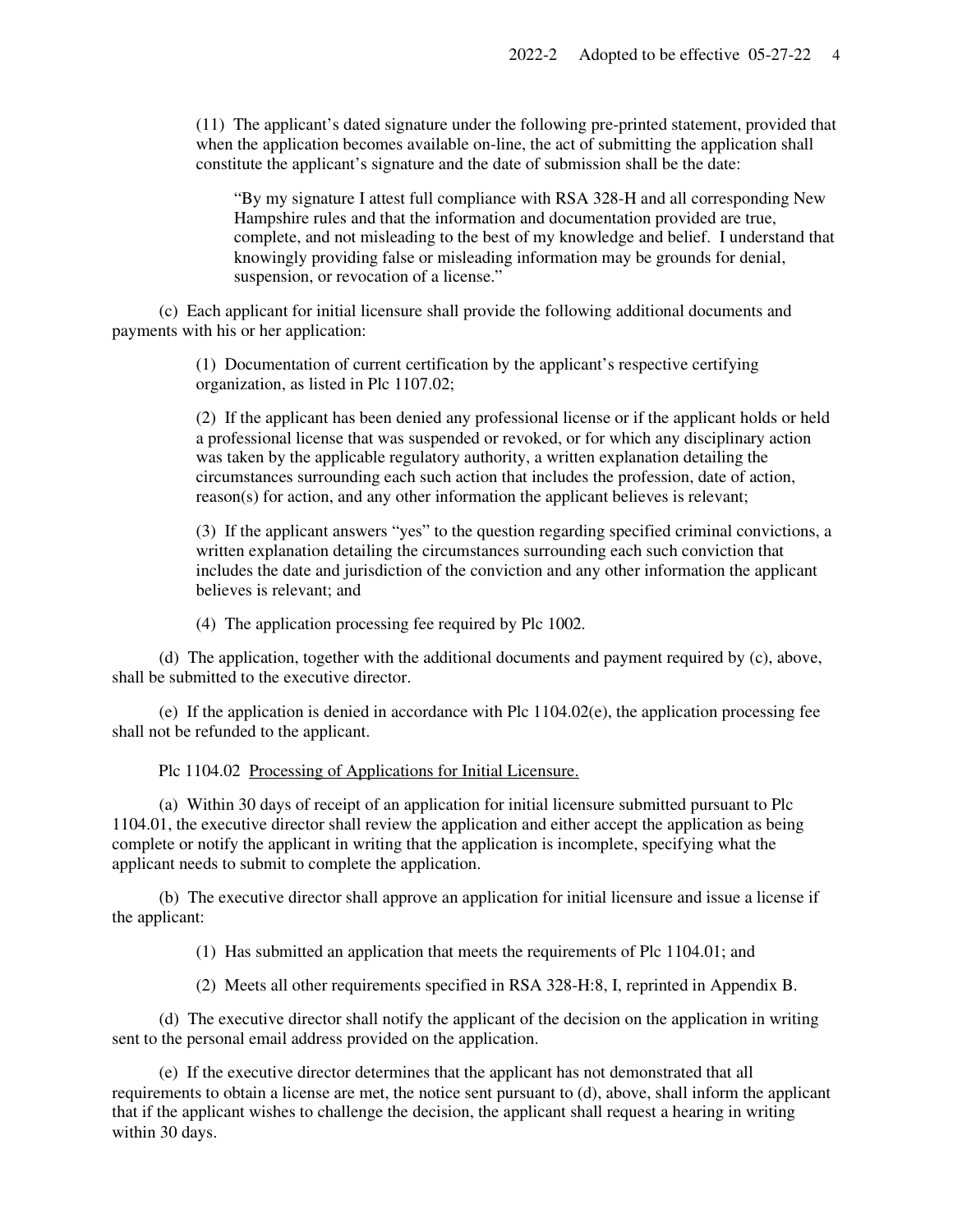Plc 1104.03 Initial Licenses.

 (a) Each license to practice reflexology, structural integration, or Asian bodywork therapy issued by the executive director shall specify:

(1) The name of the licensee;

(2) The effective date of the license;

(3) The license number; and

(4) The specific therapy the licensee is authorized to practice, whether reflexology, structural integration, or Asian bodywork therapy.

(b) Licenses shall be:

(1) Valid for 2 years as provided in RSA 328-H:8, III, unless sooner suspended or revoked in accordance with Plc 1106.02; and

(2) Subject to renewal biennially on or before June 30 as provided in RSA 328-H:9, II.

Plc 1104.04 Licensee Obligations.

 (a) All licensees shall notify the executive director within 10 working days when a change of home or business address or change in personal telephone number or email address occurs.

 (b) All licensees shall notify the executive director within 10 working days of any disciplinary action, including the imposition of fines or penalties, taken or in progress of being taken against the licensee by another jurisdiction in which the licensee is licensed.

(c) All licensees shall:

(1) Know when his or her license is due to expire; and

(2) File an application for renewal prior to the expiration of the current license in accordance with Plc 1105.01 if he or she wishes to continue to practice in New Hampshire.

 (d) As required by RSA 328-H:8, IV, all advertising and promotional material, including but not limited to business cards, brochures, and yellow pages, shall display the licensee's license number.

 (e) As required by RSA 328-H:8, V, each practitioner shall post his or her license in each office the licensee practices in, or carry the license on the licensee if the licensee practices at locations other than his or her own office or offices.

# PART Plc 1105 LICENSE RENEWAL

Plc 1105.01 Application for License Renewal.

 (a) At least 60 days prior to the expiration of a license issued pursuant to RSA 328-H and Plc 1100, the executive director shall:

> (1) Notify, in writing to the email address on file, each practitioner whose license is expiring that the license is due to expire; and

> (2) Include with the written notice a registration code for the practitioner to use to renew online.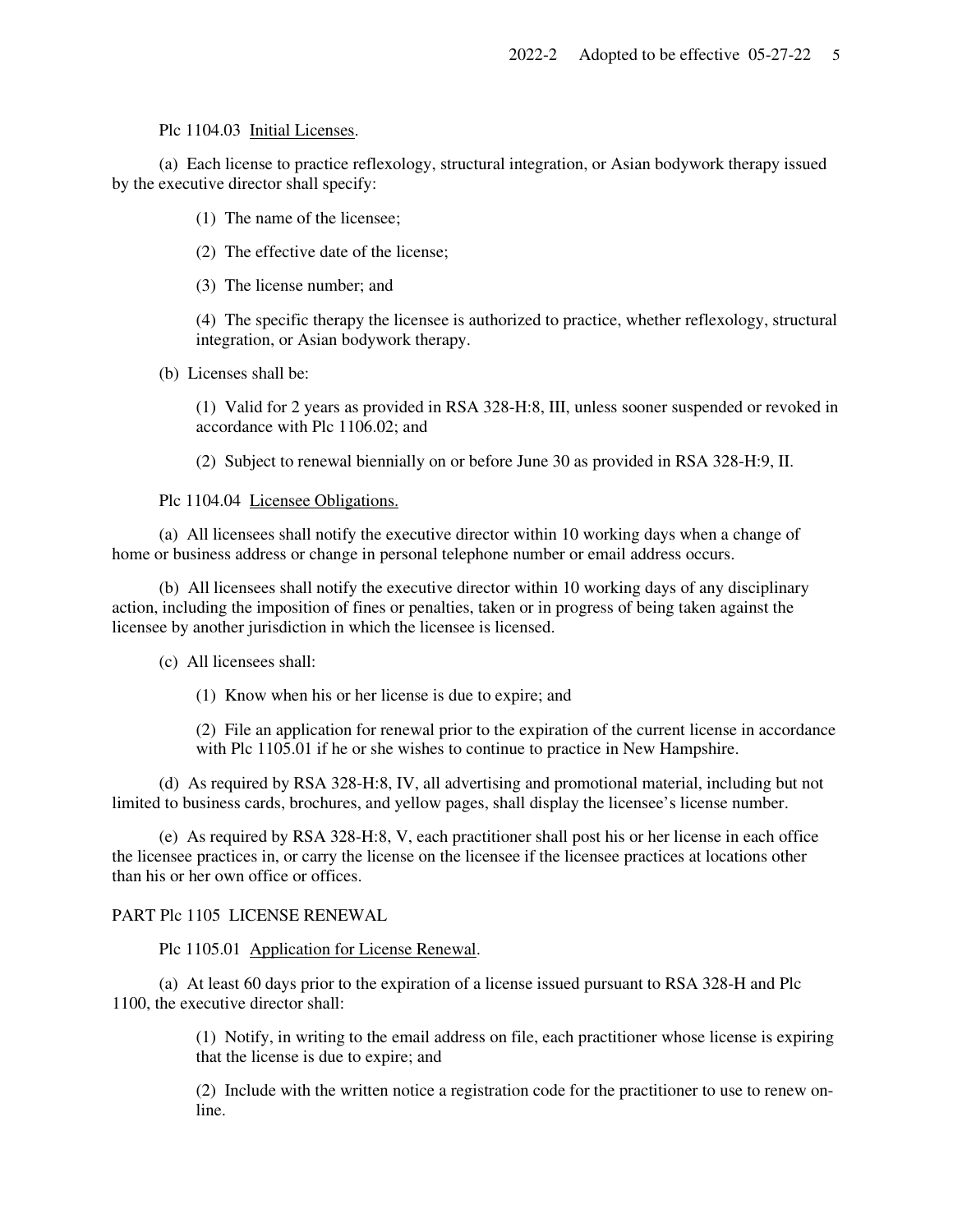(b) A practitioner who wishes to renew his or her license who does not receive a registration code shall contact OPLC customer support at CustomerSupport@oplc.nh.gov to obtain a code.

 (c) A practitioner who wishes to renew his or her license shall submit to the executive director, using the on-line system available at https://forms.nh.gov/license/Login.aspx, the following:

(1) The applicant's license number and expiration date;

(2) The applicant's license type;

(3) The applicant's first name, middle name, and last name;

(4) The applicant's date of birth, including month, day, and year;

(5) The applicant's social security number, as required by RSA 161-B:11, VI-a and 42 U.S.C. 666(a)(13);

(6) The applicant's home physical address, including the county, and the applicant's home mailing address;

(7) The applicant's home or other personal telephone number including area code;

(8) The applicant's email address;

(9) The applicant's business address and business contact information;

(10) If the information the applicant provided with his or her application for initial licensing relative to other professional licensing has changed, an update of that information;

(11) A yes or no answer to whether the applicant has been convicted of any crime involving violence inflicted on a person or threatened against a person, or any sexually-related crime, in accordance with RSA 328-H:8, I(d);

(12) The applicant's dated signature below the following pre-printed statement:

"I attest to full compliance with RSA 328-H and all corresponding New Hampshire rules and that the information and documentation provided is true, complete, and not misleading to the best of my knowledge and belief. I understand that knowingly providing false or misleading information may be grounds for denial, suspension, or revocation of a license."

 (d) Each applicant for renewal licensure shall provide the following additional documents and payments with his or her application:

> (1) Documentation of current national certification by the applicant's respective certifying organization, as listed in Plc 1107.02;

(2) If the applicant has provided updated information about other professional licensing that has been denied or for which other disciplinary action, including but not limited to suspension or revocation, has been taken, a written explanation detailing the circumstances surrounding each such action that includes the profession, date of action, reason(s) for action, and any other information the applicant believes is relevant;

(3) If the applicant answers "yes" to the question regarding specified criminal convictions, a written explanation of the circumstances surrounding each such conviction that includes the date and jurisdiction of the conviction and any other information the applicant believes is relevant; and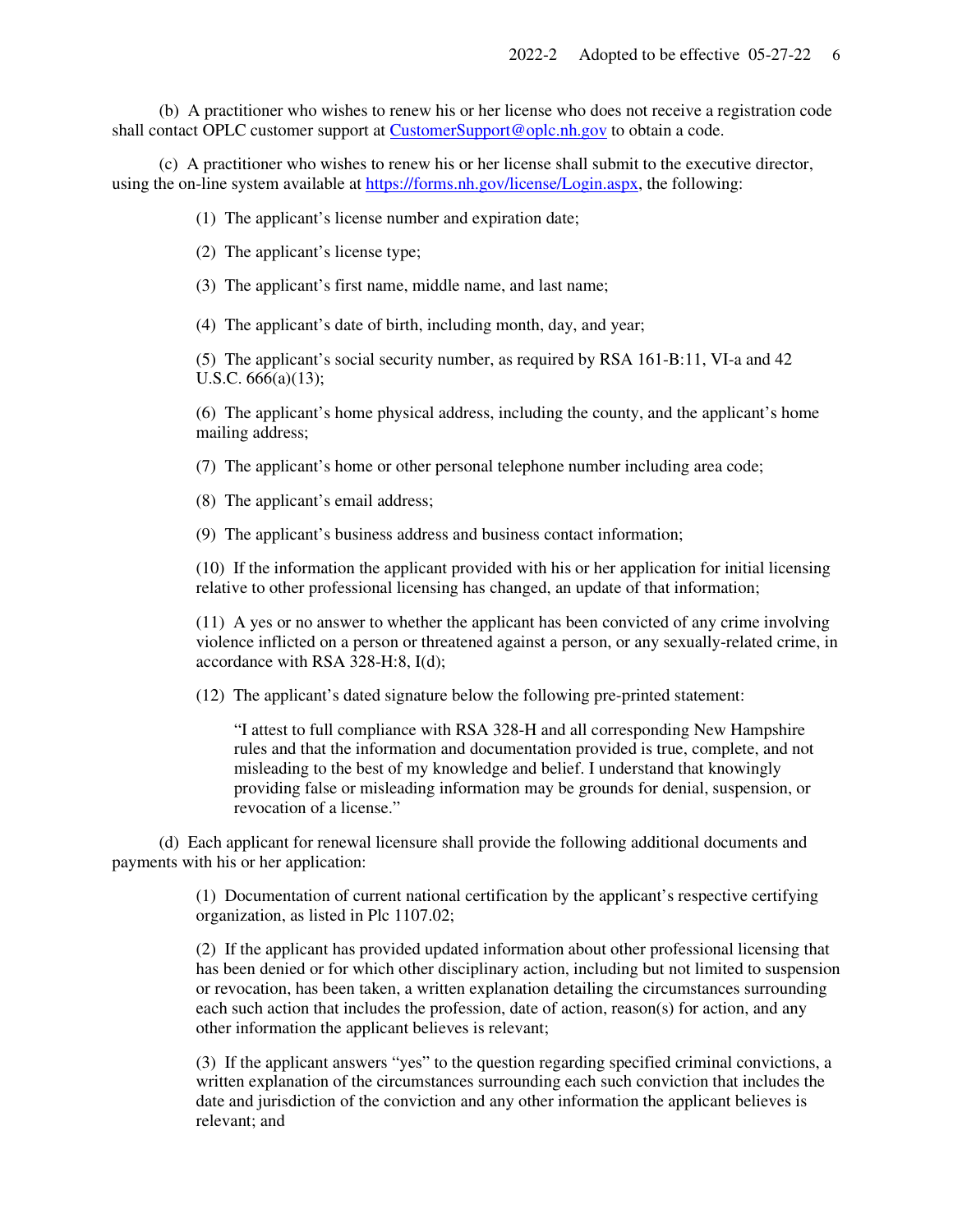(4) The application processing fee required by Plc 1002.

 (e) As provided in RSA 328-H:9, III, a license shall continue as valid until final action is exercised by the executive director on the application for renewal, provided the application is filed before the expiration date of the license.

Plc 1105.02 Processing of Renewal Applications.

 (a) Within 30 days of receipt of an application for license renewal submitted pursuant to Plc 1105.01, the executive director shall review the application and either accept the application as being complete or notify the applicant in writing that the application is incomplete, specifying what the applicant needs to submit to complete the application.

(b) The executive director shall approve an application for renewal if the applicant:

(1) Has submitted a renewal application that meets the requirements of Plc 1105.01; and

(2) Is in compliance with all provisions of RSA 328-H and Plc 1100, including:

a. Not having been convicted of any crime involving violence inflicted on a person or threatened against a person, or any sexually-related crime;

b. Not having been found by the executive director to have committed an act of inappropriate sexual contact with a client, pursuant to an adjudicative proceeding conducted in accordance with Plc 200; and

c. Payment of any administrative fine imposed by the executive director pursuant to Plc 1106.03.

 (c) If an applicant for renewal cannot show that he or she meets the requirements specified in (b)(2), above, the executive director shall request the applicant to provide additional information to support the issuance of a license.

 (d) The executive director shall notify the applicant of the decision on the renewal application in writing sent to the personal email address provided on the application.

 (e) If the executive director determines that the applicant has not demonstrated that all requirements to renew a license are met, the notice sent pursuant to (c), above, shall inform the applicant that if the applicant wishes to challenge the decision, the applicant shall request a hearing in writing within 30 days.

 (f) If the application is denied, the license renewal application processing fee shall not be returned to the applicant.

Plc 1105.03 Renewal Licenses.

 (a) Each renewal license to practice reflexology, structural integration, or Asian bodywork therapy issued by the executive director shall specify:

(1) The name of the licensee;

(2) The effective dates of the license;

(3) The license number; and

(4) The specify therapy the licensee is authorized to practice, whether reflexology, structural integration, or Asian bodywork therapy.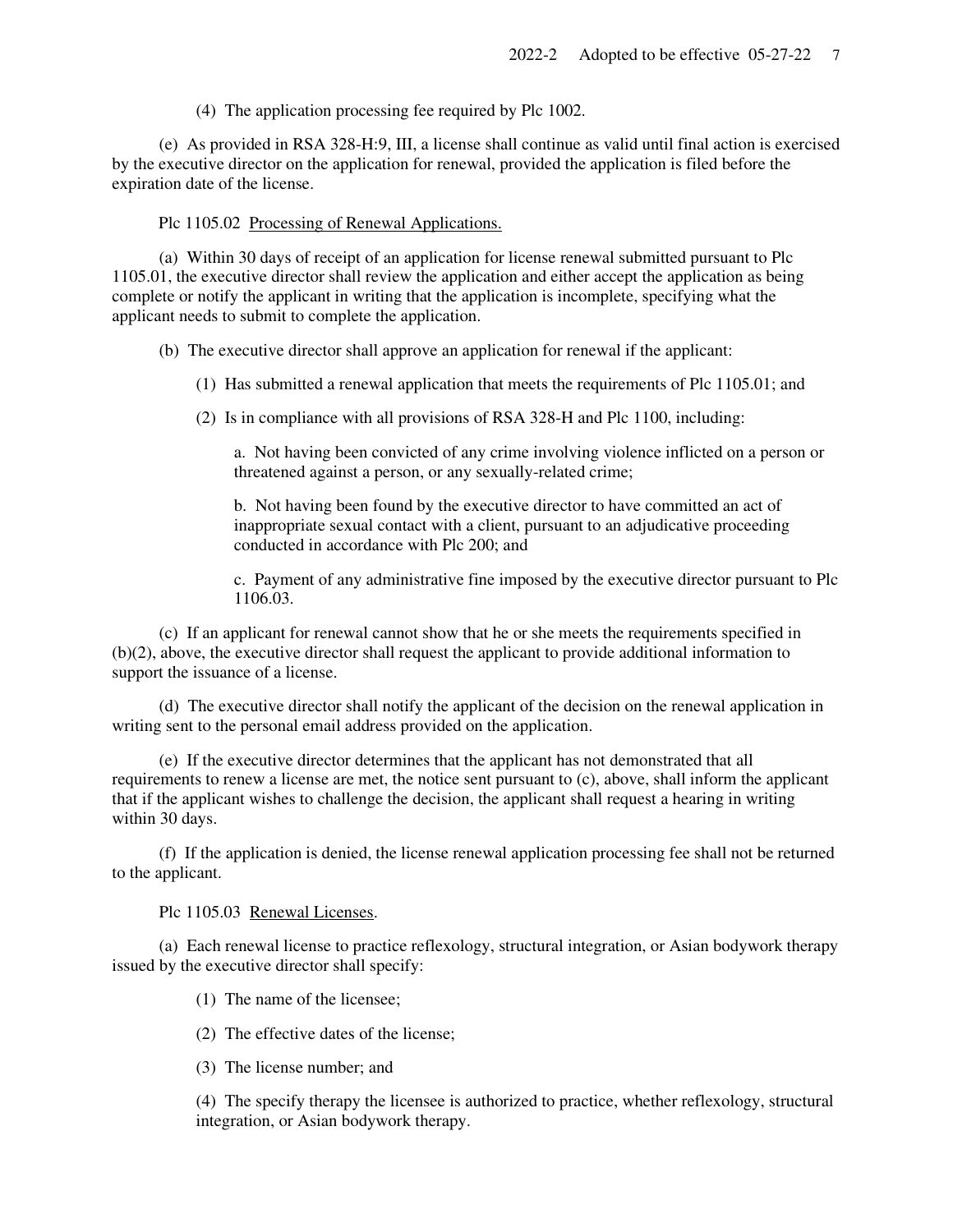(b) Licenses shall be:

(1) Valid for 2 years as provided in RSA 328-H:8, III unless sooner suspended or revoked pursuant to Plc 1106.02; and

(2) Subject to renewal biennially on or before June 30 as provided in RSA 328-H:9, II.

 (c) As required by RSA 328-H:8, IV, all advertising and promotional material, including but not limited to, business cards, brochures, and yellow pages, shall display the licensee's license number.

Plc 1105.04 Licensee Obligations.

 (a) Licensees shall notify the executive director within 10 working days when a change of home or business address or change in personal telephone number or email address occurs.

 (b) All licensees shall notify the executive director within 10 working days of any disciplinary action, including the imposition of fines or penalties, being taken against the licensee by another jurisdiction in which the licensee is licensed;

(c) All licensees shall:

(1) Know when his or her license is due to expire; and

(2) File an application for renewal prior to the expiration of the current license in accordance with Plc 1105.01 if he or she wishes to continue to practice in New Hampshire.

 (d) As required by RSA 328-H:8, IV, all advertising and promotional material, including but not limited to business cards, brochures, and yellow pages, shall display the licensee's license number.

 (e) As required by RSA 328-H:8, V, each practitioner shall post the license in each office the licensee practices in, or carried on the licensee if the licensee practices at locations other than his or her own office or offices.

Plc 1105.05 Expired License.

 (a) If an application for renewal is received after the expiration date of the license, the license shall be expired.

 (b) An individual whose license has expired in accordance with (a), above, shall not practice in New Hampshire unless and until he or she has obtained a license in accordance with RSA 328-H and Plc 1100.

 (c) An individual whose license has expired in accordance with (a), above, who wishes to obtain a license in New Hampshire shall apply for an initial license in accordance with Plc 1104.01.

## PART Plc 1106 PROCEDURES; DISCIPLINARY PROCEEDINGS; ADMINISTRATIVE FINES

Plc 1106.01 Rules of Practice and Procedure.

- (a) The rules in Plc 200 shall govern procedures for:
	- (1) The receipt of misconduct complaints and the investigation thereof;
	- (2) The conduct of disciplinary hearings;
	- (3) Waivers;
	- (4) Voluntary surrender of licenses; and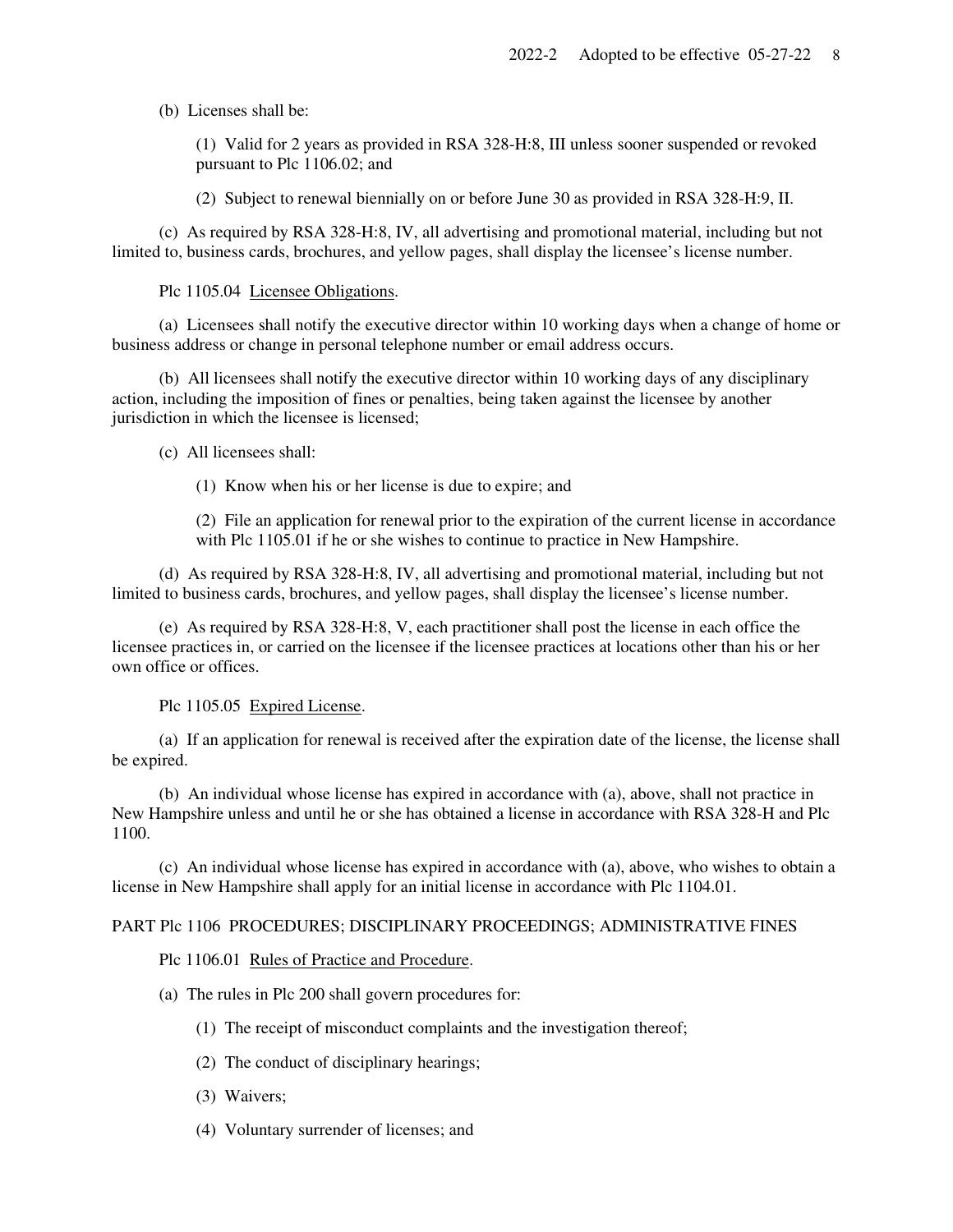(5) Any other procedures not included in this chapter.

Plc 1106.02 Suspension or Revocation of License.

 (a) The executive director shall, after notice and opportunity to be heard pursuant to Plc 200, suspend a license if the licensee fails to:

(1) Cooperate with an investigation by the executive director; or

(2) Pay a fine that has been imposed in accordance with Plc 1106.03.

(b) The length of suspension shall be until:

(1) The licensee complies with the requirements for which the suspension was issued and pays any fine(s) imposed pursuant to Plc 1106.03; or

(2) The license is revoked in accordance with (d), below.

 (c) Upon reinstatement of a suspended license, the licensee shall not be required to pay an additional fee, and the expiration date of the license shall remain the same.

 (d) The executive director shall, after notice and opportunity to be heard pursuant to Plc 200, revoke a license if the licensee:

> (1) Provided false information on his or her application relative to the required national certification;

(2) Fails to comply with the conditions for the removal of a suspension within 90 days of the suspension taking effect; or

(3) Has failed to maintain his or her national certification, as provided in RSA 328-H:10, I.

 (e) An individual whose license has been revoked and who wishes to reapply for a license shall apply as for an initial license in accordance with Plc 1104.01.

 (f) A license shall not be granted to an individual who previously held a license but whose license was revoked until the individual has complied with the requirements on which the revocation was based and has paid all fines imposed pursuant to Plc 1106.03 and costs imposed pursuant to RSA 310-A:1-m, VI, if any, associated with the revocation.

Plc 1106.03 Administrative Fines.

 (a) The executive director shall issue a written notice to any individual proposed to be subjected to an administrative fine that notifies the individual:

(1) Of the violation(s) for which the administrative fine is proposed;

(2) Of the amount of the proposed administrative fine;

(3) That the individual may request a hearing prior to the imposition of the fine; and

(4) Of the deadline for requesting a hearing, which shall be no sooner than 20 days from the date of the notice.

 (b) If the recipient of the notice requests a hearing, the hearing shall be conducted in accordance with the provisions in Plc 200 and RSA 541-A that govern adjudicative proceedings.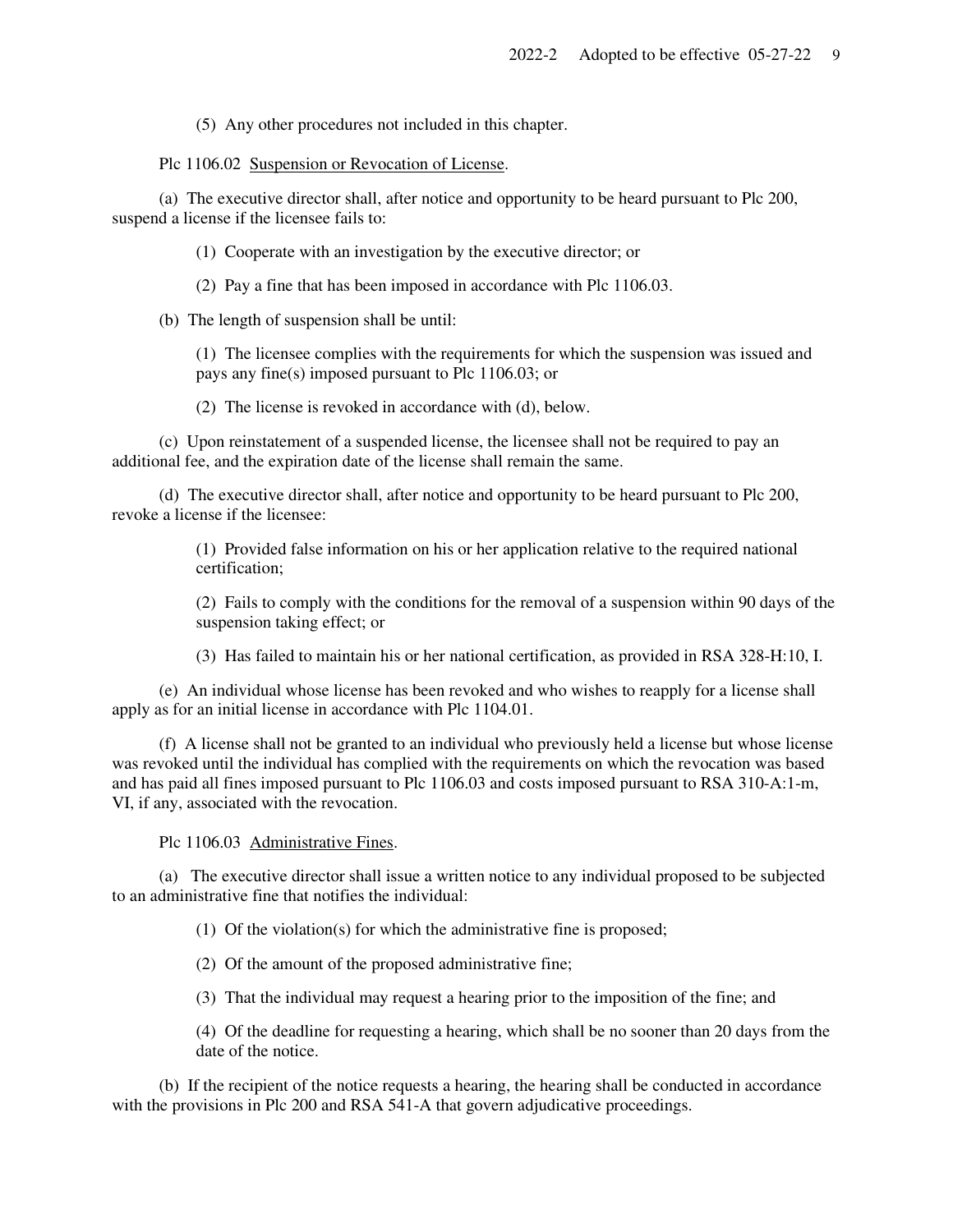(c) The individual may choose to waive the right to a hearing and pay the proposed fine, in which case the fine shall be paid to and received by the executive director within 30 days of receipt of the notice.

 (d) Fines for violations of RSA 328-H and Plc 1100 shall be imposed in accordance with the following schedule*, not to exceed \$2,000*:

> (1) For submitting false or fraudulent information on or with an application, the fine shall be \$2,000;

(2) For falsification of a license to practice reflexology, structural integration, or Asian bodywork therapy, the fine shall be \$2,000;

(3) For practicing or advertising reflexology, structural integration, or Asian bodywork therapy without having an active New Hampshire license, the fine shall be \$1,000 per month or portion thereof the practice or advertising occurs;

(4) For failing to cooperate during an investigation, the fine shall be \$750;

(5) For committing an act or acts of inappropriate sexual contact, the fine shall be \$2,000 for each offense;

(6) For continuing to practice in New Hampshire after failing to maintain national certification in accordance with RSA 328-H:10, I, the fine shall be \$1,000 per month or portion thereof the practice occurs;

(7) For failing to notify the executive director within 10 working days of the expiration, suspension, or revocation of the licensee's national certification, the fine shall be \$250 per month or portion thereof the notification is late;

(8) For failing to notify the executive director within 10 working days when a change of home or business address or change in personal telephone number or email address occurs, the fine shall be \$25 per month or portion thereof the notification is late; and

(9) For failing to notify the executive director within 10 working days of any disciplinary action, including the imposition of fines or penalties, taken against the licensee by another jurisdiction in which the licensee is licensed, the fine shall be \$250 per month or portion thereof the notification is late.

 (e) If the executive director believes a fine is appropriate for a violation that is not included in (d), above, the amount of the fine to be sought shall be scaled to reflect the scope and severity of the violation based on:

(1) How much the violation deviated from the requirement;

(2) Whether the violation was committed negligently, recklessly, or intentionally; and

(3) The extent of harm or potential for harm that occurred.

 (f) As provided in RSA 328-H:15, the imposition of an administrative fine shall not preclude the imposition of further penalties or administrative actions under RSA 328-H.

## PART Plc 1107 CERTIFICATION REQUIREMENTS

 Plc 1107.01 Certification Required. An applicant for an initial or renewal license under RSA 328-H and Plc 1100 shall have the specified certification from the applicable certifying organization listed in Plc 1107.02 or from a certifying organization approved by the executive director pursuant to Plc 1107.05.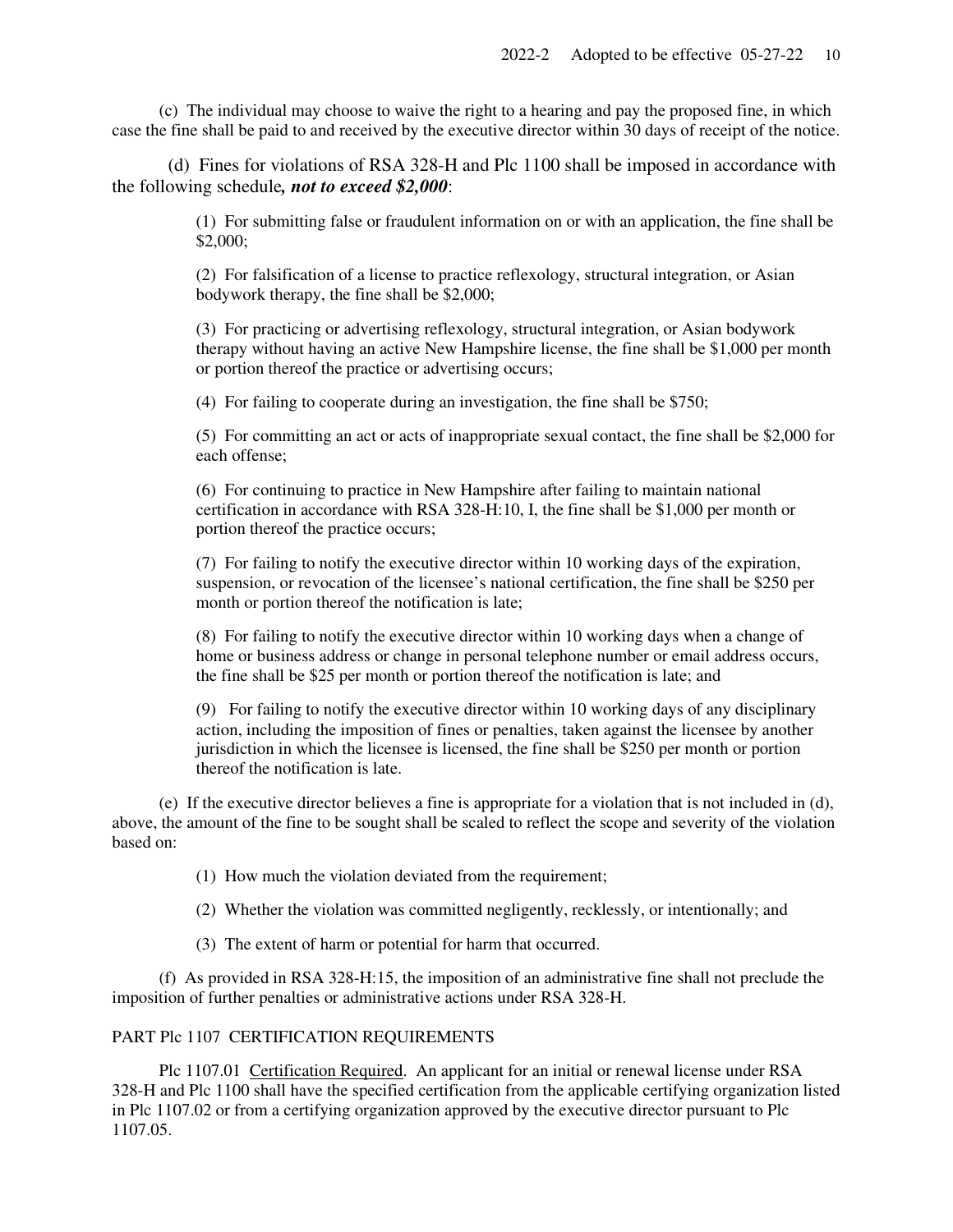Plc 1107.02 Approved Certifying Organizations. The certifying organizations and certifications approved for each type of license shall be as follows:

(a) For reflexology, foot certification from the American Reflexology Certification Board (ARCB<sup>®</sup>);

(b) For structural integration:

(1) Certification from a program that is recognized by the International Association of Structural Integration (IASI) as compliant with IASI's current educational standards, as listed on the IASI website at https://www.theiasi.net or directly at https://www.theiasi.net/sitraining-programs; or

(2) Membership in the IASI at a level that requires a diploma or certificate from an IASIrecognized teaching institution; and

(c) For Asian bodywork therapy, certification:

(1) As a diplomate in Asian bodywork therapy from the National Certification Commission for Acupuncture and Oriental Medicine (NCCAOM); or

(2) From the American Organization for Bodywork Therapies of Asia (AOBTA).

Plc 1107.03 Maintenance of National Certification.

 (a) Practitioners shall comply with the requirements for maintaining certification established by the certifying organization, including but not limited to continuing education.

(b) Practitioners shall maintain continuous national certification during a licensure period.

 (c) If a practitioner's national certification is revoked or suspended by the certifying organization, or if the certification expires, the practitioner shall:

(1) Notify the executive director within 10 working days; and

(2) Not engage in touch therapies for compensation in New Hampshire unless and until becoming certified again.

#### Plc 1107.04 Requests to Approve Other Certifying Organizations.

 (a) Any person who believes that an entity that is not listed in Plc 1107.02 as a certifying organization offers certification that is based on the same or more stringent criteria as the listed certifying organization(s) may request the executive director to approve the entity as a certifying organization.

(b) The person seeking approval shall provide the following information to the executive director:

(1) The requestor's name, mailing address, and daytime telephone number including area code;

(2) The requestor's relationship with the entity, such as a member of the board or an individual who is certified by the entity;

(3) The full formal name of the entity and each name under which the entity does business, if any;

(4) The legal form of the entity, such as a corporation or partnership, and the state in which the entity was formed;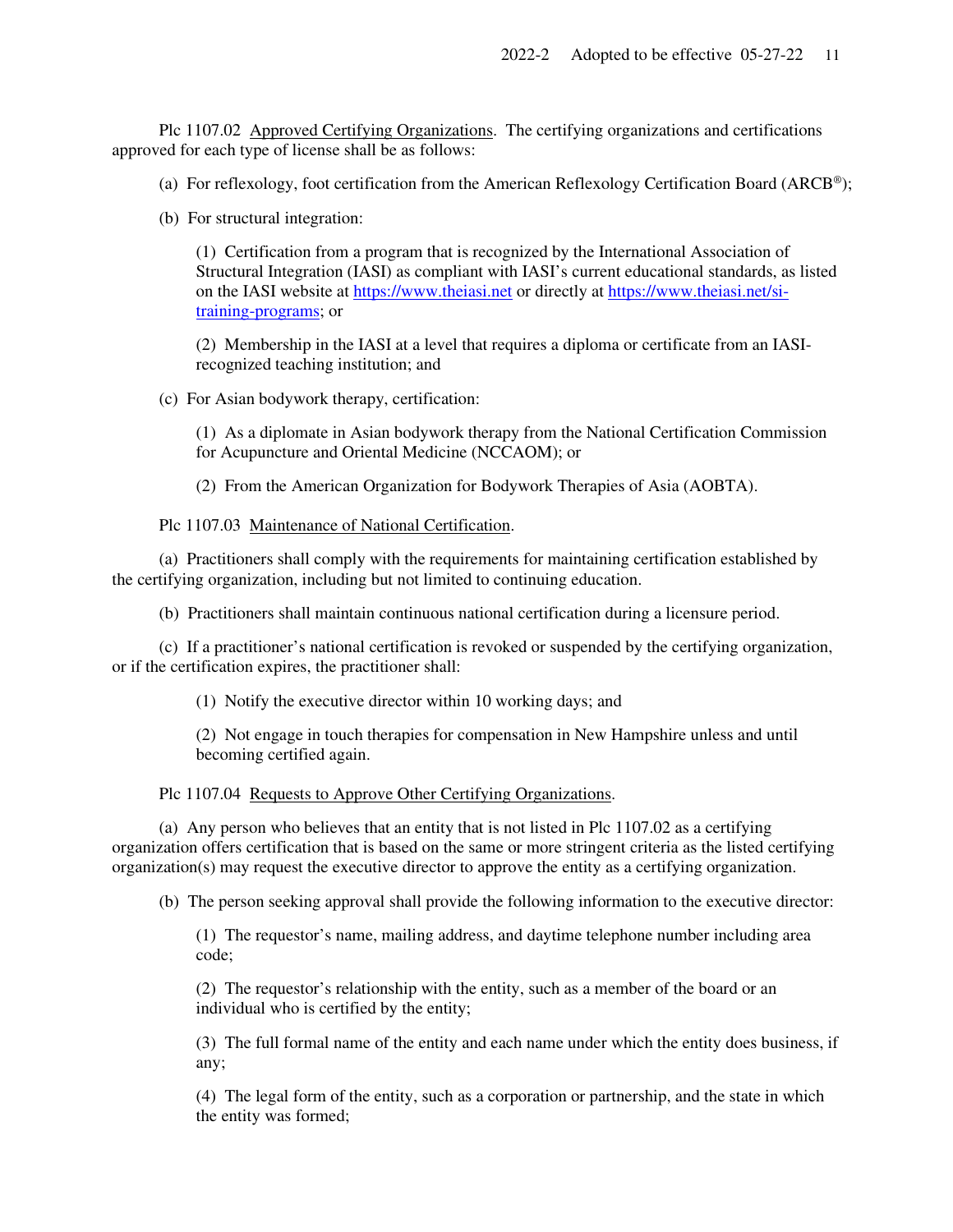(5) The URL of the entity's website;

(6) A comparison of the entity's requirements for certification to those of the listed certifying organization(s) which clearly demonstrates that the entity's requirements for certification are the same as or more stringent than those of the listed certifying organization(s); and

(7) Any other information the requestor thinks is relevant.

(c) The person submitting the request shall sign and date the request.

(d) The signature provided pursuant to (c), above, shall constitute certification that:

(1) The information provided is true, complete, and not misleading to the best knowledge and belief of the signer; and

(2) The signer has been duly authorized by the entity to submit the request.

Plc 1107.05 Approval of Other Certifying Organizations.

 (a) The executive director shall approve an entity as a certifying organization if the information provided pursuant to Plc 1107.04, as verified by the executive director and after consultation with the advisory board, demonstrates that the entity's requirements for certification are the same as or more stringent than those of the listed certifying organization(s).

(b) Upon approving an entity as a certifying organization, the executive director shall:

(1) Provide a notice on the OPLC website in a location likely to be found by individuals who might be interested in licensure under RSA 328-H that the entity has been approved as a certifying organization, such that an individual who is certified by the entity will qualify to apply for licensure; and

(2) Initiate a rulemaking under RSA 541-A to add the entity to Plc 1107.02.

#### PART Plc 1108 PRACTICE REQUIREMENTS

 Plc 1108.01 Conditions Precluding Treatment. No practitioner shall treat a client having any condition for which the practitioner's specialty is contraindicated by the applicable certifying organization.

Plc 1108.02 Recordkeeping.

(a) Practitioners shall obtain and maintain a record of each client's treatment.

 (b) If the practitioner's certifying organization establishes or has established standards for client treatment recordkeeping, the practitioner shall comply with those standards provided they are equivalent to or more detailed than the information required by (c) and (d), below.

(c) Information to be obtained prior to the first treatment shall include the client's:

(1) Name, address, telephone number including area code, and date of birth; and

(2) Medical history and physical condition, including any allergies and any condition that requires special precautions or attending physician permission, which shall be updated at least every 6 months that treatment is provided.

(d) Records of treatment to be maintained shall include:

(1) Month, day, and year of each treatment;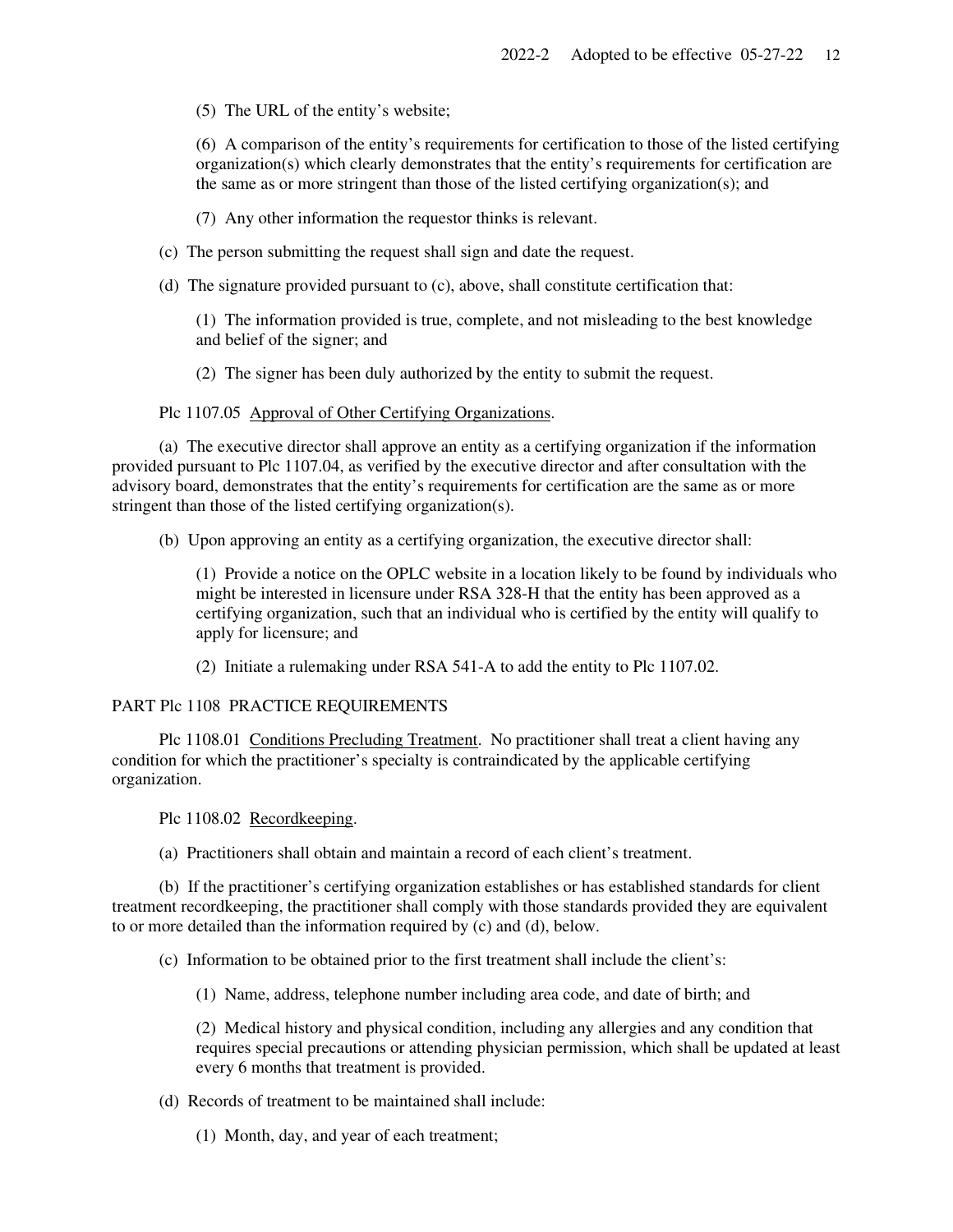(2) Area being treated;

(3) All techniques used;

(4) Duration of each treatment;

(5) Lotions or other preparations applied on each date of treatment, if any; and

(6) The client's reaction(s), if any, to treatment or to any lotions or other preparations used, or both.

(e) Records of client information and treatment shall be kept confidential.

# **Rule State Statute(s) Implemented State Statute(s) Implemented** Plc 1100 (see below for additional/specific provisions) RSA 328-H Plc 1103 RSA 328-H:6 Plc 1104 RSA 328-H:8 Plc 1105 RSA 328-H:9

Plc 1106 RSA 328-H:10; RSA 328-H:15

Plc 1107 RSA 328-H:5, I

#### **Appendix A: State Statutes Implemented**

#### **Appendix B: Statutory Provisions**

# **RSA 328-H:3 Scope of Practice for Reflexologists, Structural Integrators, and Asian Bodywork Therapists. –**

 I. Reflexologists practice the use of alternating pressure applied to the reflexes within the reflex maps of the body located on the feet, hands, and outer ears.

 II. Structural integrators restore postural balance and functional ease by systematically aligning and integrating the human body in gravity. Structural integrators work through manipulation of the connective tissue matrix, enhancement of the client's awareness, and education.

 III. Asian bodywork therapists treat the human body, mind, emotions, spirit, and energy field using traditional Asian techniques and treatment strategies for the purpose of promoting, maintaining, and restoring health. Asian bodywork therapists use methods of assessment and treatment based on the principles of Chinese medicine. Treatment may include, but is not limited to touching, pressing or holding the body along meridians and/or acupoints, application of heat or cold, stretching, external application of herbal or other topical preparations not classified as prescription drugs, and dietary or exercise suggestions.

**Source.** 2009, 67:1, eff. Aug. 8, 2009.

### **RSA 328-H:8 Practitioner License Issuance. –**

I. The executive director shall issue a practitioner license to each qualified applicant who: